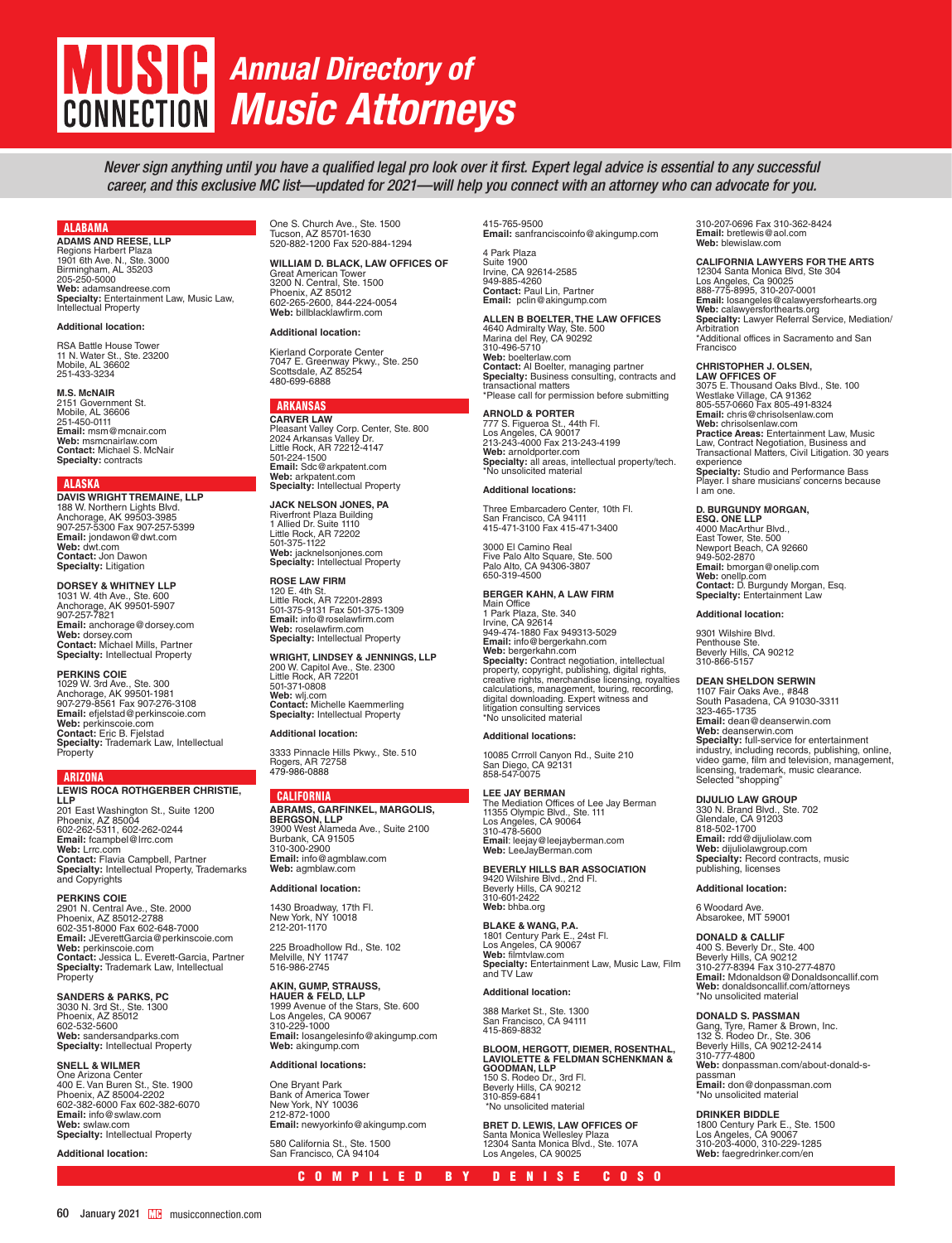#### **Additional location:**

Four Embarcadero Center, 27th Fl. San Francisco, CA 94111 415-591-7500

DYKMA<br>333 S. Grand Ave., Ste. 2100<br>Los Angeles, CA 90071<br>213-457-1800 Fax 213-457-1850<br>Email: mwippler@dykema.com<br>Web: dykema.com<br>Contact: Michael P. Wippler<br>Specialty: Intellectual Property

**ERIC NORWITZ<br>3333 W. 2nd St., Ste. 52-214<br>Los Angeles, CA 90004-6149<br>213-389-3477 Email:** enorwitz@pacbell.net **Specialty:** entertainment law and litigation \*Unsolicited material accepted

#### **ERIN M. JACOBSON**

The Music Industry Lawyer<br>9107 Wilshire Blvd., Ste. 450<br>Beverly Hills, CA 90210<br>424-354-9364<br>**Email:** erinjacobsonesq@gmail.com **Web:** themusicindustrylawyer.com

#### **FINDELLE LAW & MANAGEMENT**

2029 Century Park E., Ste. 900 Los Angeles, CA 90067 310-552-1777 Fax 310-286-1990 **Email:** perfstanny@aol.com<br>**Contact:** Stann Findelle, Esq.<br>**Specialty**: manager and recording<br>agreements, production, actors, broadcasting<br>"Call before sending material

#### **FISHBACH, PERLSTEIN, LIEBERMAN &**

**ALMOND, LLP**<br>1925 Century Park E., Ste. 2050<br>Los Angeles, CA 90067<br>310-556-1956 Fax 310-556-4617<br>**Email:** mperlstein@fpllaw.com **Web:** fpllaw.com **Contact:** Michael Perlstein **Specialty:** all areas \*No unsolicited material

### **FOX LAW GROUP**

16255 Ventura Blvd., Suite 625 Sherman Oaks, CA 91436 818-461-1740 **Email:** Sandy@foxlawgroup.com **Contact:** Sandy Fox **Specialty:** All forms of entertainment transactions \*No unsolicited material

#### **TERRY B. BATES**

Reed Smith, LLP<br>355 South Grand Avenue, Suite 2900<br>Los Angeles, CA 90071<br>213-457-8000<br>**Email:** tbates@reedsmith.com **Web:** reedsmith.com **Specialty**: entertainment media

**GANG, TYRE, RAMER & BROWN, INC.<br>132 S. Rodeo Dr., Ste. 306<br>Beverly Hills, CA 90212-2414<br>310-777-4800** \*No unsolicited material

**GERRY BRYANT, ESQ.** 9903 Santa Monica Blvd., Ste. 1007 Beverly Hills, CA 90212 **Email:** mail@gerrybryant.com **Web:** gerrybryant.com \*No unsolicited material or deal shopping.

**GIBSON, DUNN & CRUTCHER, LLP** 333 S. Grand Ave., 47th Fl. Los Angeles, CA 90071 213-229-7000 Fax 213-229-7520 **Email:** inquiries@gibsondunn.com **Web:** gibsondunn.com \*No unsolicited material

#### **Additional location:**

2029 Century Park E., Ste. 4000 Los Angeles, CA 90067-3026 310-552-8500 Fax 310-551-8741 \*See web for offices in other U.S. cities and the world

**LAW OFFICES OF GLENN T. LITWAK** 201 Santa Monica Blvd., Ste. 300 Santa Monica, CA 90401 310-858-5574 Fax 310-388-3017 **Email:** glenn@glennlitwak.com **Web:** glennlitwak.com

**GREENBERG, GLUSKER** 1900 Ave. of the Stars, 21st Fl. Los Angeles, CA 90067 310-553-3610 **Email:** info@greenbergglusker.com **Web:** greenbergglusker.com **Contact:** Matt Galsor, Partner \*No unsolicited material

## **SCOTT HARRINGTON, ESQ.**

Harrington Music Law Group, PC 2001 Wilshire Blvd., Ste. 400 Santa Monica, CA 90403 310-315-9222 Fax 310-315-9225 **Email:** sharrington@sdhmusiclaw.com **HELMER, FRIEDMAN, LLP** 

9301 Wilshire Blvd., Ste. 609 Beverly Hills, CA 90210 310-396-7714 **Email:** info@helmerfriedman.com **Web:** helmerfriedman.com **Contact:** Ken Helmer **Specialty:** all areas \*No unsolicited material

**IRELL & MANELLA, LLP** 1800 Ave. of the Stars, Ste. 900 Los Angeles, CA 90067 310-277-1010 Fax 310-203-7199 **Email:** info@irell.com **Web:** irell.com

**Additional location:** 

# 840 Newport Center Dr., Ste. 400 Newport Beach, CA 92660-6324 949-760-0991 Fax 949-760-5200

**ISAACMAN, KAUFMAN & PAINTER , LOWY** 

**& ZUCKER** 1100 Glendon Ave Los Angeles, CA 90024 310-881-6800 **Web:** ikplaw.com **Email:** info@ikplaw.com \*No unsolicited material

# **JACKOWAY, TYERMAN, WERTHEIMER, AUSTEN, MANDELBAUM, & MORRIS &**

**KLEIN**<br>1925 Century Park E., Ste. 2200<br>Los Angeles, CA 90067<br>310-553-0305 \*No unsolicited material

**JAY L. COOPER** (Greenberg Traurig LLP) 1840 Century Park E., Ste. 1900 Los Angeles, CA 90067 310-586-7888 **Email:** cooper@gtlaw.com Web: gtlaw.com **Specialty:** entertainment law and copyright, 30 offices worldwide

**JEFFREY L. GRAUBART, P.C.**<br>P.O. Box 130<br>Gualala, CA 95445<br>626-304-2800 **Email:** info@jlgraubart.com **Web:** entertainmentlaw.la **Specialty:** copyrights and litigation \*Unsolicited material accepted

**JOHNSON & JOHNSON, LLP**  439 N. Canon Dr., Ste. 200 Beverly Hills, CA 90210 310-975-1080 **Email:** njohnson@jjllplaw.com **Web:** jjllplaw.com **Contact:** Neville L. Johnson **Specialty:** litigation and contracts \*No unsolicited material

**JONATHAN STEIN, LAW OFFICES OF**  1999 Ave. of the Stars, Ste. 1100 Los Angeles, CA 90067-4618 310-587-2277 **Email:** jstein@jsteinlaw.com **Web:** jsteinlaw.com \*No unsolicited material

**KATTEN, MUCHIN, ROSENMAN, LLP** 2029 Century Park E., Ste. 2600<br>Los Angeles, CA 90067<br>310-788-4400, 310-788-4627<br>**Email:** zia.modabber@kattenlaw.com **Web:** kattenlaw.com<br>**Contact:** Zia F. Modabber<br>**Speciality:** Intellectual Property,<br>Entrepreneurial Ventures, Copyrights, **Trademarks** 

#### **Additional location**:

515 South Flower Street, Suite 1000 Los Angeles, CA 90071 213-443-9000

**KEATS GATIEN LLP** 120 El Camino Drive, Ste. 207 Beverly Hills, CA 90212 424-302-0692 **Email**: tony@keatsgatien.com, KG@KeatsGatien.com

**Web**: keatsgatien.com **Contact:** Tony Keats, Conrad Gatien **Specialty:** Intellectual Property, Rights of Publicity, Litigation

#### **KENOFF & MACHTINGER, LLP**

312 S. Beverly Dr. #6344 Beverly Hills, CA 90212 310-552-0808 ext, 207 **Email:** jkenoff@entertainmentlawla.com **Web:** entertainmentlawla.com **Specialty:** contracts, litigation \*No unsolicited material, no shopping

#### **KING, HOLMES, PATERNO& BERLINER, LLP**

1900 Ave. of the Stars, 25th Fl. Los Angeles, CA 90067<br>310-282-8903<br>**Web:** khpblaw.com<br>**Specialty:** Entertainment Music Law

### **Additional location:**

5 Ross Common Ross, CA 94057 415-497-6364

### **KLEINBERG, LANGE, CUDDY, CARLO, LLP** 11111 Santa Monica Blvd., Ste. 1750 Los Angeles, CA 90025 310-286-9696 **Web:** kleinberglange.com

#### **Additional locations**:

Irvine, Sacramento, San Diego

**Specialty:** contracts and publishing \*No unsolicited material

**KLINEDINST ATTORNEYS** 777 S. Figueroa St., Ste. 2800 Los Angeles, CA 90017 213-406-1100 **Web:** klinedinstlaw.com **Email:** JGroendal@Klinedinstlaw.com **Contact:** Jeffrey Groendal

**LAIRD & SOBEL, LLP**

9255 Sunset Blvd., Ste. 800 Los Angeles, CA 90069 310-274-6184 Fax 310-274-6185 **Email:** sobel@elsentlaw.com **Web:** elsentlaw.com **Specialty:** all areas except demo shopping \*No unsolicited material

**LAPOLT LAW, PC**<br>9000 Sunset Blvd., Ste. 800<br>West Hollywood, CA 90069<br>310-858-0922 **Web:** lapoltlaw.com<br>**Contact:** Dina LaPolt<br>**Specialties:** All areas relating to music,<br>film, television, merchandising and book publishing.

### **LEE RUDNICKI, LAW OFFICES OF**

9595 Wilshire Blvd., Ste. 900 Beverly Hills, CA 90212 310-300-8407 **Email:** drumlaw80@gmail.com **Web:** drumlaw80.com **Specialty:** music, film and television

#### **LEWIS, BRISBOIS, BISGAARD & SMITH,**

**LLP**<br>633 W. 5th St., Ste. 4000<br>Los Angeles, CA 90071<br>213-250-1800 **Email:** Jonathan.Pink@lewisbrisbois.com **Web:** lewisbrisbois.com **Contact:** Jonathan Pink **Specialties:** Entertainment Law \*No unsolicited materials

# **LICHTER, GROSSMAN, NICHOLS, ADLER & FELDMAN**

9200 Sunset Blvd., Ste. 1200 Los Angeles, CA 90069 **Email:** info@lgna.com **Web:** lgna.com 310-205-6999 \*No unsolicited material

#### **LOEB & LOEB, LLP**

10100 Santa Monica Blvd., Ste. 2200 Los Angeles, CA 90067 310-282-2000 **Web:** loeb.com **Specialty:** all areas

**MANATT, PHELPS & PHILLIPS**

2049 Century Park East, Suite 1700 Los Angeles, CA 90067 310-312-4000 **Web:** manatt.com **Specialty:** all areas \*No unsolicited material

#### **Additional locations:**

695 Town Center Dr., 14th Fl. Costa Mesa, CA 92626 714-371-2500

One Embarcadero Center, 30th Fl. San Francisco, CA 94111 415-291-7400

1215 K St., Ste. 1900 Sacramento, CA 95814 916-552-2300

350 Cambridge Ave. Suite 300 Palo Alto. CA 94306 650-812-1300

**MARIO F. GONZALEZ, ESQ.**<br>16133 Ventura Blvd, Ste. 1240<br>Encino, Ca 91436<br>818-707-3894<br>**Email:** mario@mgonzalezlaw.com **Web:** mgonzalezlaw.com **Specialty:** music attorney

#### **MARK "ABBA" ABBATTISTA**

311 N. Robertson Ave., Ste. 505 Beverly Hills, CA 90211 818-991-7399 **Email:** kingabba@aol.com **Specialty:** all areas \*Unsolicited material accepted

**MARTY O'TOOLE** 1999 Ave. of the Stars, Ste. 1100 Los Angeles, CA 90067 310-888-4000 **Email:** mx@martyotoole.com Web: lawofficesofmartyotoole.com<br>**Specialty:** Contracts, copyright, trademark,<br>demo shopping, negotiation, music video,<br>publishing, band agreements, LLC, litigation<br>"Unsolicited material accepted

### **MATTHEW JAY WARREN, ESQ.**

Law Offices of Clinton & Clinton 100 Oceangate Blvd., Ste. 1400 Long Beach, CA 90802 562-216-5000 **Web:** The-Music-Lawyer.com **Email:** MJW@ClintonLaw.com \*No unsolicited material

**McLANE & WONG**<br>11135 Weddington St., Ste. 424<br>North Hollywood, CA 91601<br>818-587-6801 Fax 818-587-6802<br>**Email:** bcmclane@aol.com **Web:** benmclane.com **Specialty:** contracts, negotiation \*Unsolicited material accepted

### **McPHERSON & ASSOCIATES**

Los Angeles, CA 310-553-8833 **Email:** firm@mcphersonrane.com **Web:** mcphersonrane.com \*No unsolicited material

**MICHAEL MACHAT**

8730 W. Sunset Blvd, Suite 250 West Hollywood, CA 90069 310-860-1833 **Email:** michael@machatlaw.com **Web:** machatlaw.com **Specialty:** all areas

**MICHAEL R. MORRIS**<br>Valensi Rose PLC<br>1888 Century Park E., Ste. 1100<br>Los Angeles, CA 90067<br>310-277-8011 Fax 310-277-1706 **Email:** mrm@vrmlaw.com **Web:** vrmlaw.com **Specialty:** Full-service music law, including recording, producer, production company<br>and soundtrack agreements, master use and<br>synchronization licenses; artist and label<br>representation; entertainment tax law<br>\*Unsolicited materials on a very selective basis

**MORGAN LEWIS & BOCKIUS, LLP** 300 South Grand Ave., 22nd Fl. Los Angeles, CA 90071 213-612-7208 **Contact:** Barbara Fitzgerald **Email:** barbara.fitzgerald@morganlewis.com **Web:** morganlewis.com

#### **Additional Locations:**

2049 Century Park East, Ste. 700 Los Angeles, CA 90067 310-907-1000 **Contact:** Seth Gerber **Email:** seth.gerber@morganlewis.com

600 Anton Blvd, Ste. 1800 Costa Mesa, CA 92626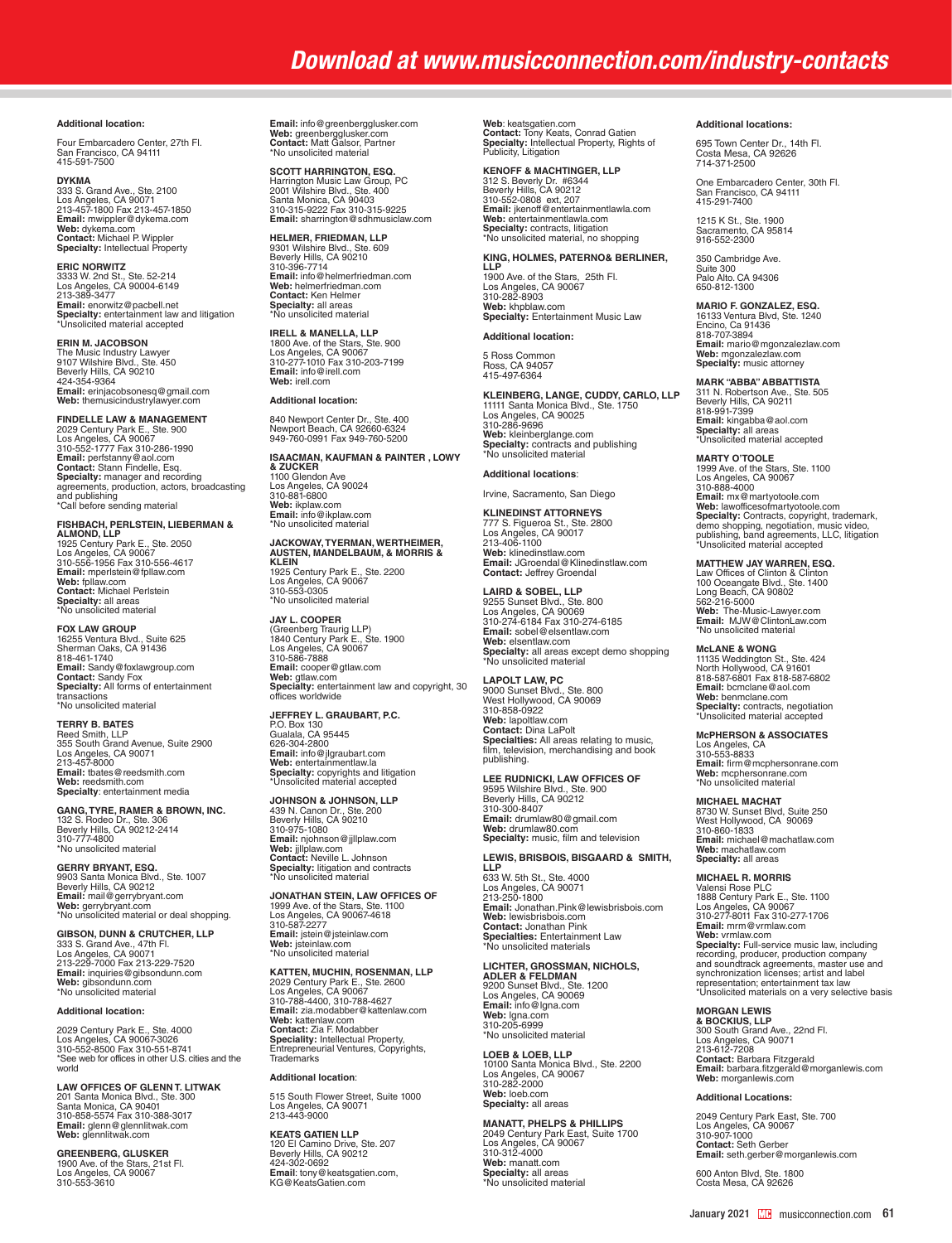714-830-0600 **Contact:** James Collie **Email:** collie.james@morganlewis.com

1400 Page Mill Palo Alto, CA 94304<br>650-843-4000<br>**Contact:** Dion Bregman<br>**Email:** dion.bregman@morganlewis.com One Market Spear Street Tower San Francisco, CA 94105 415-442-1000 **Contact:** Brian Rocca **Email:** brian.rocca@morganlewis.com

**MORRIS MUSIC LAW** 475 Washington Blvd. Marina del Rey, CA 90292 310-439-3737 **Email:** Jesse@morrismusiclaw.com **Web:** morrismusiclaw.com **Contact:** Jesse E. Morris, Attorney at Law<br>**Specialty:** Contract drafting,<br>advising, negotiations, copyright law,<br>publishing and recording agreements

**MORRIS, YORN, BARNES, LEVINE,** 

**KRINTZMAN, RUBENSTEIN,<br><b>KOHNER AND GELLMAN**<br>2000 Ave. of the Stars N. 3rd Fl.<br>Los Angeles, CA 90067<br>Web: morrisyorn.com<br>310-319-3900

**MUSIC ATTORNEY, LEGAL & BUSINESS AFFAIRS REGISTRY** 5420 Bevis Ave. Sherman Oaks, CA 91411 213-537-7011 **Email:** info@musicregistry.com **Web:** musicregistry.com **Contact**: Ritch Esra

**MYMAN GREENSPAN FOX ROSENBERG MOBASSER YOUNGER & LIGHT LLP** 11601 Wilshire Blvd., Ste. 2200 Los Angeles, CA 90025 310-231-0800 **Web:** mymangreenspan.com **Specialty:** all areas \*No unsolicited material

**NEAL TABACHNICK, ESQ. Wolf, Rifkin, Shapiro, Schulman & Rabkin, LLP** 11400 W. Olympic Blvd., 9th Fl. Los Angeles, CA 90064-1557 310-478-4100 **Email:** ntabachnick@wrslawyers.com **Web:** wrslawyers.com/neal-tabachnick \*Does not shop material

#### **NED MENOYO**

EEM Law, PC P.O. Box 58038 Sherman Oaks, CA 91413 844-368-2889 **Email:** nedmenoyo@eemlawpc.com **Web:** eem-law.com

#### **NOLAN HEIMANN**

16133 Ventura Blvd, Ste. 820 Encino, CA 91436 818-574-5710 **Email:** info@nolanheimann.com **Web:** nolanheimann.com **Specialty:** Music and Entertainment Law

**O'MELVENY & MYERS** 400 S. Hope St. Los Angeles, CA 90071-2899 213-430-6000 **Web:** omm.com \*No unsolicited material

#### **Additional locations:**

2765 Sand Hill Rd. Menlo Park, CA 94025 650-473-2600

1999 Avenue of the Stars 8th Fl. Los Angeles, CA 90067 310-553-6700

610 Newport Center Dr. 17th Floor Newport Beach, CA 92660 949-823-6900

2 Embarcadero Center 28th Floor San Francisco, CA 94111

**PERKINS COIE** 1888 Century Park E., Ste. 1700 Los Angeles, CA 90067-1721

310-788-9900 **Contact:** Jon G. Daryanani, Partner **Email**: JDaryanani@perkinscoie.com **Web:** perkinscoie.com **Specialty:** Trademark Law, Intellectual Property

**Additional locations:** 633 W. 5th Street, Suite 5850 Los Angeles, CA 90071 310-788-9900

505 Howard St., Ste. 1000<br>San Francisco, CA 94105<br>415-344-7168<br>**Email:** BSchussman@perkinscoie.com **Contact:** Barbara J. Schussman

3150 Porter Dr. Palo Alto, CA 94304 650-838-43017 **Email:** LNess@perkinscoie.com **Contact:** Lowell D. Ness

11452 El Camino Real Suite 300 San Diego, CA 92130 858-720-5700

**PIERCE LAW GROUP, LLP**<br>9100 Wilshire Blvd., Ste. 225 E. Tower<br>Beverly Hills, CA 90212-3415<br>800-875-0756, 310-274-9191 Fax 310-274-9151 **Web:** piercelawgroupllp.com **Contact:** David Albert Pierce **Specialty:** contracts<br>\*No unsolicited material accepted, no<br>shopping.

**PILLSBURY WINTHROP SHAW PITTMAN, LLP** Four Embarcadero Center, 22nd Fl. San Francisco, CA 94111 415-983-1000 **Email:** roxane.polidora@pillsburylaw.com Web: pillsburylaw.com<br>**Contact:** Roxanne, A. Polidora<br>**Specialty:** All areas, including intellectual<br>property and technology<br>\*No unsolicited material

**Additional Locations**:

725 South Figueroa Street Suite 2800 Los Angeles, CA 90017 213-488-7100

500 Capitol Mall Suite 1800 Sacramento, CA 95814 916-329-4700

501 West Broadway Suite 1100 San Diego, CA 92101 619-234-5000

North San Diego County 12255 El Camino Real, Suite 300 San Diego, CA 92130 858-509-4000

Silicon Valley 2550 Hanover St Palo Alto, CA 94304 650-233-4500

**PROSKAUER, ROSE, LLP** 2049 Century Park E. Los Angeles, CA 90067 310-284-4525 **Email:** scrawshaw@proskauer.com **Web:** proskauer.com **Contact:** Sandra A. Crawshaw-Sparks **Specialty:** practice limited to litigation of commercial and entertainment related disputes \*No unsolicited material

**RACHEL STILWELL Law Offices of Rachel Stilwell**<br>26656 West Agoura Rd., Ste. #200<br>Calabasas, CA 91302 818-330-6819 **Email:** rachel@rmslawoffices.com **Web:** rmslawoffices.com

**RANDAL NEAL COHEN** 12100 Wilshire Blvd., Ste. 1250<br>Los Angeles, CA 90025<br>310-826-8082, 800-718-4658<br>**Email:** Randall@Music-Attorney.com **Web:** music-attorney.com **Specialty:** all areas except demo shopping. \*Unsolicited material accepted

**REBEL ROY STEINER, JR.** Loeb & Loeb LLP 10100 Santa Monica Blvd., Ste. 2200 Los Angeles, CA 90067

310-282-2051 Contact: Rebel Roy Steiner. jr **Email:** rsteiner@loeb.com **Web:** loeb.com/en **Specialty:** Entertainment Law

**REED SMITH, LLP<br>1901 Ave. of the Stars, Ste. 700<br>Los Angeles, CA 90067<br>310-734-5287 Email:** fmok@reedsmith.com **Web:** reedsmith.com **Contact:** Francisca M. Mok, Partner

#### **Additional location:**

355 S. Grand Ave., Ste. 2900 Los Angeles, CA 90071 213-457-8038 **Contact:** Lorenzo E. Gasparetti **Email:** lgasparetti@reedsmith.com

**RICHARD JOSEPH,** 

**LAW OFFICES OF**<br>8383 Wilshire Blvd., Ste. 341<br>Beverly Hills, CA 90211<br>310-782-1776 **Email:** rjoseph@rjml.net **Web:** rnjlawgroup.com **Specialty:** All areas of music law. \*No unsolicited material

#### **ROGERS & HARRIS**

520 S. Sepulveda, Ste. 204 Los Angeles, CA 90049 310-471-3170 Fax 310-471-3276 **Email:** rogersharris1@verizon.net **Web:** rogersandharris.com **Contact:** Michael Harris **Specialty:** contracts \*No unsolicited material

#### **RONALD A. LITZ, LAW OFFICES OF**

10940 Wlshire Blvd., Suite 1600 Los Angeles, CA 90024 310-201-0100 Fax 310-201-0226 **Web:** ronlitzlaw.com \*No unsolicited material

### **ROSENFELD, MEYER & SUSMAN**

232 N. Canon Dr., 2nd Fl. Beverly Hills, CA 90210 310-858-7700 Fax 310-860-2430 **Email:** info@rmslaw.com **Web:** rmslaw.com \*No unsolicited material

**SALLY KOENIG**<br>Koenig Law Offices<br>606 Hanley Ave.<br>Los Angeles, CA 90049<br>310-440-9290<br>**Email:** koeniglaw@mac.com **Web:** linkedin.com/in/koeniglawoffices<br>**Specialty:** Artist and label representation in all<br>areas. Draft and negotiate agreements.<br>\*Unsolicited material accepted, email for permission

**SINDEE LEVIN, ESQ.**

149 S. Barrington Ave., #810 Los Angeles, CA 90049 310-440-8778 **Email:** sindeelevinmusic@gmail.com **Web:** entertainmentestatelawyer.com **Specialty:** Music and Entertainment Law \*No Unsolicited materials accepted

**SNELL & WILMER<br>Two California Plaza<br>350 S. Grand Ave., Ste. 2600<br>Los Angeles, CA 90071<br>213-929-2500 Fax 213-929-2525<br><b>Email:** info@swlaw.com **Web:** swlaw.com **Specialty:** Intellectual Property

#### **Additional location:**

Plaza Tower 600 Anton Blvd., Ste. 1400 Costa Mesa, CA 92626-7689 714-427-7000 Fax 714-427-7799

**STEPHEN E. SESSA, ESQ.**  Reed Smith, LLP 1901 Ave. of the Stars, Ste. 700 Los Angeles, CA 90067 310-734-5426 **Email:** ssessa@reedsmith.com **Web:** reedsmith.com **Contact:** Stephen E. Sessa

#### **STEVEN S. KARIC**

Hamburg, Karic, Edwards & Martin 1900 Ave. of the Stars, Ste. 1800 Los Angeles, CA 90067<br>310-552-9292<br>**Email:** skaric@hkemlaw.com **Web:** hkemlaw.com<br>**Specialty:** All music-related activities<br>\*No unsolicited material, please call or email

#### first.

**STEVEN R. LOWY ISAACMAN, KAUFMAN & PAINTER, LOWY & ZUCKER** 1100 Glendon Ave. Suite 1500 310-881-6800 **Email:** info@ikplaw.com **Web:** ikplaw.com

**TYLER & WILSON, LLP**<br>5455 Wilshire Blvd., Ste. 1925<br>Los Angeles, CA 90036<br>323-655-7180<br>**Email:** inquiries@tyler-law.com **Web:** tyler-law.com **Contact:** Christine J. Wilson **Specialty:** Music and Business Law

**VICTOROFF & ASSOCIATES<br>11355 W. Olympic Blvd, Ste. 300<br>Los Angeles, CA 90064<br>310-207-8999 Email:** greg@rohde-victoroff.com **Web:** victoroff-law.com **Contact:** Greg Victoroff **Specialty:** all areas \*Unsolicited material accepted

**WEINER & BUTLER** 1299 Ocean Ave., Ste. 306 Santa Monica, CA 90401 310-836-1400 **Contact:** Gerald B. Weiner, Partner **Email:** gbweiner@pwmusiclaw.com **Web:** probsteinandweiner.com \*No unsolicited material

**WESTON, GARROU, MOONEY<br>12121 Wilshire Blvd., Ste. 525<br>Los Angeles, CA 90025<br>310-442-0072 Web:** wgdlaw.com **Contact:** Jerome H. Mooney **Specialty:** Music Law, Entertainment Law

**ZIFFREN, BRITTENHAM, LLP**<br>1801 Century Park W.<br>Los Angeles, CA 90067<br>310-552-3388 Fax 310-553-7068<br>**Email**: info@ziffrenlaw.com **Web**: ziffrenlaw.com **Specialty:** all areas \*No unsolicited material

#### COLORADO

**CLINE, WILLIAMS, WRIGHT, JOHNSON &<br>OLDFATHER, LLP<br>215 Mathews St., Ste. 300<br>Fort Collins, CO 80524** 970-221-2637 **Web:** clinewilliams.com **Specialty:** Intellectual Property and Technology Law

#### **COLSON-QUINN**

**ATTORNEYS AT LAW<br>4450 Arapahoe Ave #100<br>Boulder, CO 80303<br>303-415-2557 Email:** Joyce@colsonquinn.com **Contact:** Joyce Colsen **Specialty:** Trademark Law, Intellectual **Property** 

#### **HOLLAND & HART**

555 17th St., Ste. 3200 Denver, CO 80202-3979 303-295-8000, 303-295-8187 **Email:** mabell@hollandhart.com **Web:** hollandhart.com **Contact:** Matthew Abell **Specialty:** Intellectual Property

#### **Additional locations**:

600 East Main Street Suite 104 Aspen, CO 81611 970-925-3476

1800 Broadway Suite 300 Boulder, CO 80302 303-473-2700

**LEYENDECKER & LEMIRE, LLC**<br>5460 S Quebec St., Ste. 330<br>Greenwood, CO 80111<br>303-768-0123 **Email:** info@coloradoiplaw.com **Web:** coloradoiplaw.com **Specialty:** Copyright Law, Trademark Law, Intellectual Property

**PERKINS COIE** 1900 16th St., Ste. 1400 Denver, CO 80202-5255 303-291-2314 Fax 303-291-2400 **Email:** SAllison@perkinscoie.com **Web:** perkinscoie.com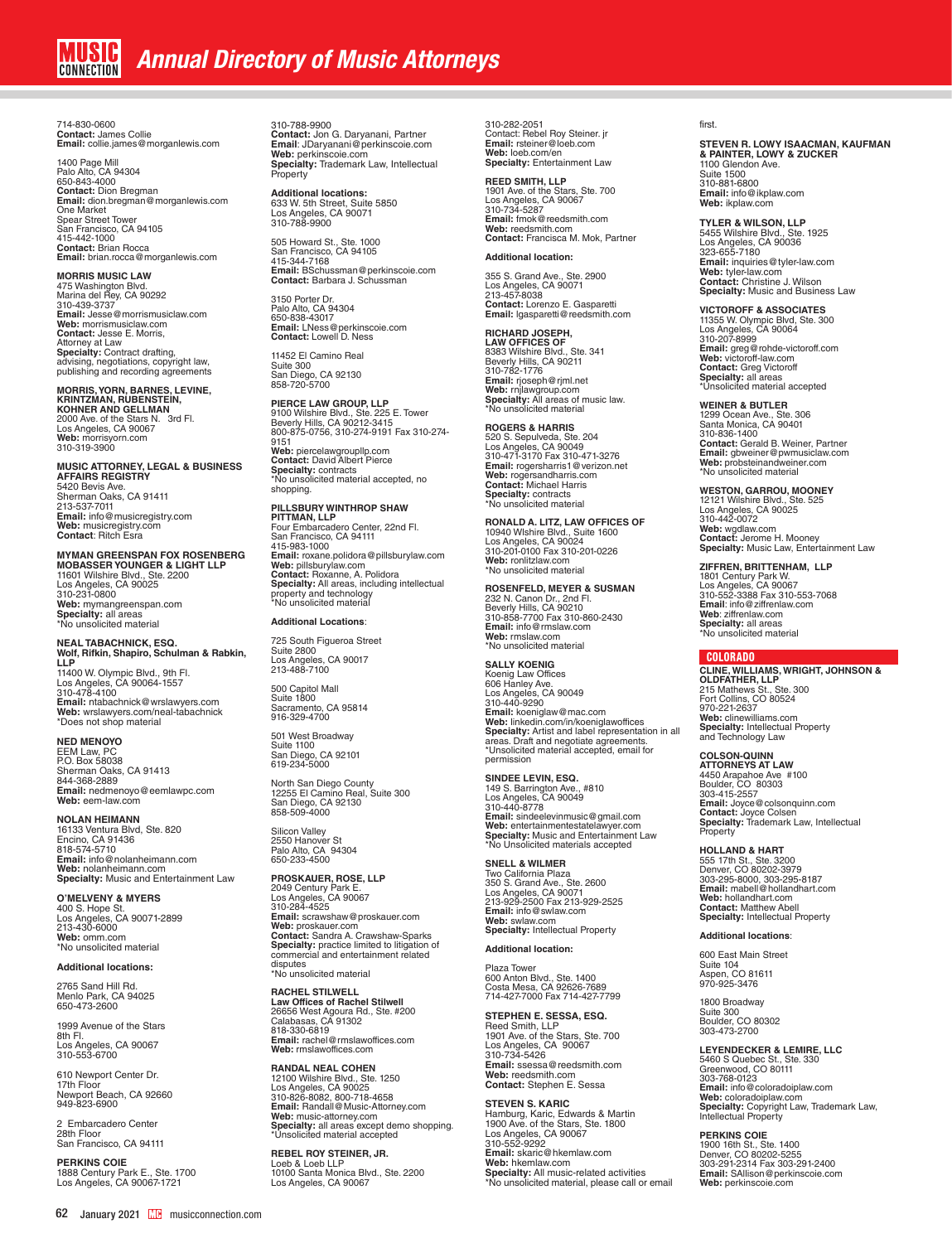**Contact:** Garland (Sonny) W. Allison **Specialty:** Trademark Law, Intellectual **Property** 

#### **SNELL & WILMER**

1200 17th St., Ste. 1900 Denver, CO 80202-5854 303-634-2000 Fax 303-634-2020 **Email:** info@swlaw.com **Web:** swlaw.com **Specialty:** Intellectual Property

#### **CONNECTICUT**

**CACACE TUSCH & SANTAGATA**  1111 Summer St. Stamford, CT 06905 203-327-2000 **Web:** lawcts.com **Specialty:** Intellectual Property

**GIARNIERO & ASSOCIATES, LLC** 972 E. Broadway Stratford, CT 06615 203-375-3994 **Web:** giarnierolaw.com **Contact:** Richard Garner **Specialty:** Intellectual Property

#### **OHLANDT GREELEY RUGGIERO &**

**PERLE, LLP**  One Landmark Sq., 10th Fl. Stamford, CT 06901-2682 203-327-4500 **Email:** info@ogrp.com **Web:** ogrp.com **Specialty:** Intellectual Property

**ST. ONGE STEWARD JOHNSTON & REENS, LLC** 986 Bedford St. Stamford, CT 06905 203-324-6155 Fax 203-327-1096 **Email:** info@ssjr.com **Web:** ssjr.com **Specialty:** Intellectual Property

#### **DELAWARE**

**FISH & RICHARDSON, PC** 222 Delaware Ave., 17th Fl. P.O. Box 1114 Wilmington, DE 19899-1114 302-652-5070 **Web:** fr.com **Specialty:** Intellectual Property

**MARKS, O'NEILL, O'BRIEN, DOHERTY &<br><b>KELLY, P.C.**<br>**300 Delaware Ave., Ste. 900<br>Wilmington, DE 19801<br>303-658-6538 Email:** mdugganmoodklaw.com **Web:** mooclaw.com **Contact:** Michael F. Duggan **Specialty:** Intellectual Property

WASHINGTON DC **ADAMS AND REESE, LLP** 20 F St., N.W., Ste. 500 Washington, DC 20001 202-737-3234 **Web:** adamsandreese.com **Specialty:** Entertainment Law, Music Law, Intellectual Property

**BERLINER, CORCORAN & ROWE<br>1101 17th St. N.W., Ste. 1100<br>Washington, DC 20036<br>202-293-5555 Email:** bcr@bcr.us **Web:** bcr.us **Specialty:** Entertainment Law, Copyright Law and Internet Law

### **Additional location:**

321 Warren Dr. San Francisco, CA 94131 415-839-9201

**EDSEL M. BROWN, JR. ESQ** Law office of Edsel M. Brown, Jr. PLLC 1629 K Street, NW – Suite 300 Washington, D.C. 20006 202-329-1520 **Email:** emb@edselmbrownjrlaw.com **Web:** edselmbrownjrlaw.com

**KATTEN MUCHIN ROSENMAN, LLP** 2900 K St. N.W., North Tower, Ste. 200 Washington, DC 20007-5118 202-625-3686 **Email:** timothy.lynes@kattenlaw.com **Web:** kattenlaw.com **Contact:** Timothy J. Lynes

**MANATT, PHELPS & PHILLIPS**  1050 Connecticut Ave., N.W., Ste. 600 Washington, DC 20036 202-585-6500 **Web:** manatt.com **Specialty:** all areas

**PROSKAUER, ROSE, LLP** 1001 Pennsylvania Ave.,<br>N.W., Ste. 400 S. N.W., Ste. 400 S.<br>Washington, DC 20004-2533<br>202-416-6800, 202-416-5850<br>**Email:** phamburger@proskauer.com<br>**Web:** proskauer.com<br>**Contact:** Paul M. Hamburger, Partner<br>**Specialty:** practice limited to litigation of<br>commercial

**STEPTOE & JOHNSON**<br>1330 Connecticut Ave., N.W.<br>Washington, DC 20036<br>202-429-6749, 202-429-3000<br>**Email:** mallan@steptoe.com **Web:** steptoe.com **Contact:** Michael J. Allan **Specialty:** Contracts and Intellectual Property

**VENABLE, LLP<br>600 Massachusetts Ave, NW<br>Washington, DC 200041<br>202-344-4000 Fax 202-344-8300<br><b>Web:** venable.com<br>**Specialty:** Intellectual Property

**FLORIDA**<br>ALLEN L. JACOBI **ALLEN L. JACOBI<br>11077 Biscayne Blvd., Ste. 200<br>Miami, FL 33161<br>305-893-2007 Web:** pyramidrecords.net **Specialty:** All entertainment-related services

**GRIMES LLC** 3501 Bonita Bay Blvd. Bonita Springs, FL 34134 239-330-9000 **Web:** gandb.com **Specialty:** Entertainment, branding, trademarks, copyrights, licensing and litigation

**PROSKAUER, ROSE, LLP**  2255 Glades Rd., Ste. 421 Atrium Boca Raton, FL 33431-7360 561-241-7400, 561-995-4777 **Email:** dpratt@proskauer.com **Web:** proskauer.com **Contact:** David Pratt **Specialty:** practice limited to litigation of commercial and entertainment related disputes \*No unsolicited material

**TALENTED TENTH CONSULTING & LEGAL SERVICES, PLLC** 1415 W. Cypress Creek Road

Suite 300 Fort Lauderdale, FL 33309 754-800-5291 Fax 754-999-2140 **Email:** adumas@talentedtenthlaw.com Web: talentedenthlaw.com<br>Contact: Antoine Dumas, Esq.<br>Specialty: Contract drafting, dispute and<br>negotiation, trademarks, copyright, publishing,<br>licensing, business consulting, touring,<br>recording, royalties calculations, Fi

### **GEORGIA**

**ALAN S. CLARKE, LAW OFFICES OF** 1600 Parkwood Circle, SE, Suite 200 Atlanta, GA 30326 Aliania, GA 30326<br>404-816-9800 Fax 404-816-0555 **Email:** aclarke@entertainlaw.com **Web:** theentertainmentlawgroup.com **Contact:** Alan Clarke **Specialty:** Intellectual Property

**BALSER & GRELL IP LAW, LLC** 3330 Cumberland Blvd., Ste. 500<br>Atlanta, GA 30339<br>678-202-5990<br>**Email:** mgrell@bgiplaw.com<br>**Web: tr**wiplaw.com<br>**Specialty:** Patents, Trademarks, Copywrights

**FREED HOWARD, LLC**

101 Marietta St. Ste. 3600 Atlanta, GA 30303 470-839-9300 **Email:** info@freedhoward.com **Web:** freedhoward.com **Specialty:** Entertainment Law, Music Law, Film/TV Law, Copyrights

**HOLLAND & KNIGHT**<br>1180 W. Peachtree St., Ste. 1800<br>Atlanta, GA 30309 404-817-8500, 404-817-8585 **Email:** allen.maines@hklaw.com **Web:** hklaw.com **Contact:** J. Allen "Allen" Maines **Specialty:** Entertainment Law, Contract Law

**MINTER & ASSOCIATES** 5398 E. Mountain St.<br>Stone Mountain, GA 30083<br>**Fro**-879-7400 Fax 770-879-5695<br>**Web:** kendallminteresq.com<br>**Web:** kendall Minter<br>**Contact:** Kendall Minter<br>**Specialty:** Entertainment Law, Intellectual Property

**BAKER HOSTETLER** 1170 Peachtree St., N.E., Ste. 2400 Atlanta, GA 30309-7676 404-459-0050<br>**Email:** jjones@bakerlaw.com<br>**Web:** bakerlaw.com<br>**Contact:** Joann Gallagher Jones<br>**Specialty:** Intellectual Property

**YEMANE CLARKE, ATTORNEY** 5863 Redan Rd. Stone Mountain, GA 30088 770-450-8003 **Web:** clarkelegal.com **Contact:** Yemane Clarke **Specialty:** Intellectual Property

**\_IDAHO**<br>**HAWLEY, TROXELL, ENNIS & HAWLEY, LLP<br>877 Main St., Ste. 1000<br>Boise, ID 83702** 208-344-6000 **Email:** info@hawleytroxell.com **Web:** hawleytroxell.com **Specialty:** Intellectual Property

### **Additional locations:**

250 N.W. Blvd., Ste. 204 Coeur d'Alene, ID 83814 208-667-1300

412 West Center St., Ste. 2000 Pocatello, ID 83204 208-233-20001

2010 Jennie Lee Dr. Idaho Falls, ID 83404 208-529-3005

### **PEDERSEN AND COMPANY, PLLC**

1410 N. 28th St. Boise, ID 83703 208-343-6355 **Email:** ip@pedersenco.com **Web:** patentattorneyidaho.com **Contact:** Ken J. Pedersen or Barbara S. Pedersen **Specialty: Intellectual Property** 

PERKINS COIE<br>1111 W. Jefferson St., Ste. 500<br>Boise, ID 83702-5391<br>208-343-3434 Fax 208-343-3232<br>**Email:** RMaynard@perkinscoie.com<br>**Web:** perkinscoie.com<br>**Contact:** Robert A. Maynard **Specialty:** Trademark Law, Intellectual Property

**PARSONS, BEHLE & LATIMER** 800 W. Main St., #1300 Boise, ID 83706 208-562-4900 Fax 208-562-4901 **Email:** rjohnson@personsbehle.com **Web:** parsonsbehle.com **Contact:** Rexford A. Johnson **Specialty:** Intellectual Property Litigation, Patents, Trademarks and Copyrights

### ILLINOIS

**BRIAN A. ROSENBLATT ATTORNEY AT LAW<br><b>BRYCE DOWNEY & LENKOV LLC**<br>200 N. Lasalle St., Ste. 2700<br>312-377-1501, 312-327-0056 Chicago, IL 60601<br>**Email:** brosenblatt@bdlfirm.com<br>**Web:** bdlfirm.com<br>**Specialty:** Entertainment Law, Intellectual<br>Property, Litigation

**JAY B. ROSS & ASSOCIATES, PC** 842 W. Grand Ave. Chicago, IL 60642-6565 312-633-9000 **Email:** music\_law@msn.com **Web:** jaybross.com **Contact:** Jay B. Ross **Specialty:** Entertainment Law

**HUSCH BLACKWELL** 120 S. Riverside Plaza, Ste. 2200<br>Chicago, IL 60606<br>312-655-1500, 312-526-1643<br>**Email:** daan.erikson@huschblackwell.com Web: huschblackwell.com

**Contact:** Daan G. Erikson **Specialty:** Entertainment and Media, Intellectual Properties

### **KATTEN, MUCHIN & ROSENMAN**

525 W. Monroe St. Chicago, IL 60661 312-902-5200, 312-902-5296 **Email:** Kristin.achterhof@kattenlaw.com **Web:** kattenlaw.com **Contact:** Kristin J. Achterhof **Specialty:** Trademark, Copyright, Entertainment Litigation

**LOEB & LOEB, LLP**  321 N. Clark, Ste. 2300 Chicago, IL 60654 312-464-3144 **Contact:** Douglas N. Masters **Email:** dmasters@loeb.com **Web:** loeb.com **Specialty:** all areas

#### **MANDELL MENKES, LLC**

One North Franklin Street Suite 3600 Chicago, IL 60606 312-251-1000, 312-251-1016, 312-493-3091 **Email:** pstrand@mandellmenkes.com,<br>lmensch@mandellmenkes.com<br>Web: mandellmenkes.com<br>**Contact:** Peter Strand & Linda Mensch<br>**Specialty:** Media, Entertainment and First<br>Amendment Intellectual Property

**PERKINS COIE**<br>131 S. Dearborn St., Ste. 1700<br>Chicago, IL 60603-5559<br>Email: CWilson@perkinscoie.com<br>**Web:** perkinscoie.com<br>**Web:** perkinscoie.com<br>**Contact:** Christopher (Chris) B. Wilson **Specialty:** Trademark Law, Intellectual Property

**SMITH AMUNDSEN, LLC**<br>150 N. Michigan Ave., Ste. 3300<br>Chicago, IL 60601<br>312-894-3200 **Email:** Ischechtman@salawus.com<br>**Web:** salawus.com<br>**Contact:** Larry A. Schechtman, Partner,<br>Brian Rosenblatt<br>**Specialty:** Ent., Media, Privacy, and<br>Intellectual Property

#### **INDIANA**

**BARNES & THORNBURG, LLP** 11 S. Meridian St. Indianapolis, IN 46204-3535 317-231-7313 **Email:** shawn.bauer@btlaw.com **Web:** btlaw.com **Contact:** Shawn D. Bauer **Specialty:** Intellectual Property

**LEWIS & KAPPES, PC**<br>One American Sq., Ste. 2500<br>Indianapolis, IN 46282-0003<br>317-639-1210 Fax 317-639-4882 **Email**: trichardson@lewis-kappes.com **Web:** lewis-kappes.com **Contact:** Todd Richardson **Specialty:** Intellectual Property

#### IOWA

**MCKEE, VOORHEES & SEASE, PLC** 801 Grand Ave., Ste. 3200 Des Moines, IA 50309-2721 515-288-3667 Ext. 5961 **Web:** ipmvs.com **Contact:** Brandon W. Clark **Specialty:** Entertainment Law, Trademarks, Copyrights

#### **ZARLEY LAW FIRM, PLC**

Capital Sq. 400 Locust St., Ste. 200 Des Moines, IA 50309-2350 515-288-3667 **Email:** info@zarleylaw.com **Web:** zarleylaw.com **Specialty:** Intellectual Property

### KANSAS

**FLEESON, GOOING ATTORNEYS AT LAW** 1900 Epic Center 301 N. Main St. Wichita, KS 67202 316-267-7361 **Email:** kmeyerhoff@fleeson.com **Web:** fleeson.com **Contact:** Kent A. Meyerhoff **Specialty:** Intellectual Property

**FOULSTON SIEFKIN, LLP**<br>1551 N. Waterfront Pkwy., Ste. 100<br>Wichita, KS 67206-4466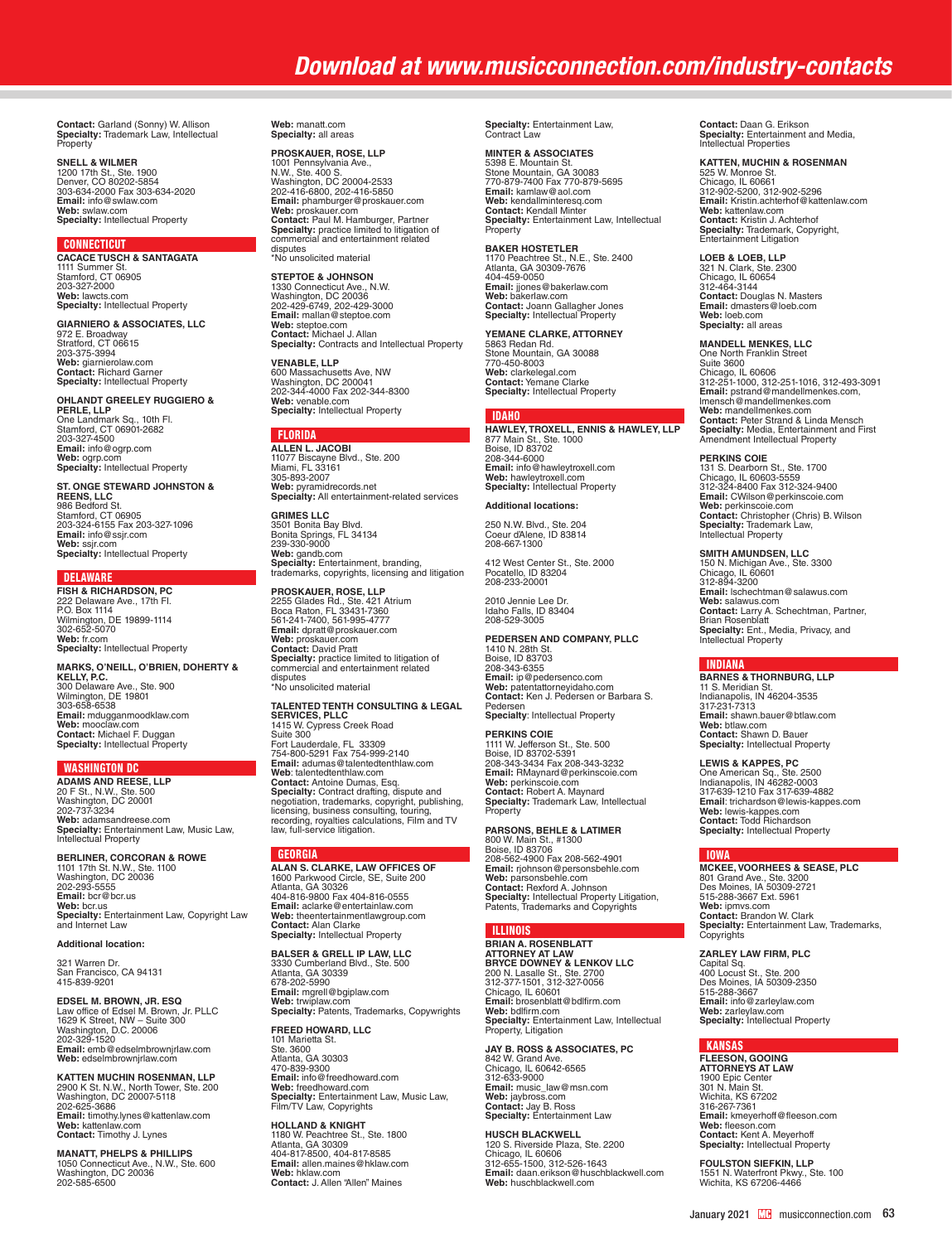316-267-6371 **Email:** bmatthews@foulston.com **Web:** foulston.com **Contact:** William (Bill) P. Matthews, Partner **Specialty:** Intellectual Property

**Additional locations:**<br>534 S. Kansas Ave., Ste. 1400<br>Topeka, KS 66603-3436 785-233-3600 Fax 785-233-1610

32 Corporate Woods 9225 Indian Creek Pkwy., Ste. 600 Overland Park, KS 66210 913-498-2100 Fax 913-498-2101

#### **KENTUCKY**

**LYNCH, COX, GILMAN & GOODMAN** 500 W. Jefferson St., Ste. 2100 Louisville, KY 40202 502-589-4215 **Email:** atty@lcgandm.com **Web:** lynchcoxlaw.com **Specialty:** Intellectual Property

**MIDDLETON REUTLINGER**<br>401 S. 4th St., Ste. 2600<br>Louisville, KY 40202 502-584-1135, 502-625-2753 **Email:** abrackett@middletonlaw **Web:** middreut.com **Contact:** Alexander P. Brackett **Specialty:** Intellectual Property

LOUISIANA<br>ADAMS AND REESE, LLP

**ADAMS AND REESE, LLP<br>One Shell Sq.<br>701 Poydras St., Ste. 4500<br>New Orleans, LA 70139<br>504-581-3234, 504-585-0420<br><b>Email:** paige.sensenbrenner@arlaw.com **Web:** adamsandreese.com<br>**Contact:** E. Paige Sensenbrenner<br>**Specialty:** Entertainment Law, Music Law,<br>Intellectual Property

#### **Additional location:**

450 Laurel St., Ste. 1900 Baton Rouge, LA 70801 225-378-3244 **Email:** willliam.shea@arlaw.com **Contact:** William D. Shea

**MAINE**<br>EATON PEARODY PA **EATON PEABODY, PA<br>80 Exchange St.<br>Bangor, ME 04401<br>207-947-0111 Fax 207-942-3040** 

**Web:** eatonpeabody.com **Specialty:** Intellectual Property

#### **Additional locations:**

77 Sewall St., Ste. 3000 Augusta, ME 04330 207-622-3747 Fax 207-622-9732 167 Park Row P.O. Box 9 Brunswick, ME 04011 207-729-1144 Fax 207-729-1140

204 Main St. Ellsworth, ME 04605 207-664-2900

100 Middle St. P.O. Box 15235 Portland, ME 04112 207-274-5266

#### **RUDMAN & WINCHELL, LLC**

84 Harlow St. P.O. Box 1401 Bangor, ME 04402-1401 207-947-4501, 207-992-2412 **Email:** apellegrini@rudmanwinchell.com **Web:** rudmanwinchell.com **Contact:** Anthony D. Pellegrini **Specialty:** Intellectual Property & Copyright Law

#### MARYLAND

**LARRY J. GUFFEY** 502 Washington Ave., Ste. 605 Towson, MD 21204 410-659-9550 **Email:** larry@GuffeyLaw.com **Web:** guffeylaw.com **Specialty:** Intellectual Property, Trademark and Patents

### **Additional location:**

94 Narod Blvd. Water Mill, NY 11976

#### 631-237-4891

# **MARYLAND VOLUNTEER LAWYERS SERVICE**

201 N. Charles St., Ste. 1400 Baltimore, MD 21201 410-539-6800 **Email:** info@mvlslaw.org **Web:** mvlslaw.org

**VENABLE, LLP<br>750 E. Pratt St., Ste. 900<br>Baltimore, MD 21202<br>410-244-7400 Fax 410-244-7742<br><b>Web:** venable.com **Specialty:** Intellectual Property

#### **Additional location:**

210 West Pennsylvania Ave, Ste. 500 Towson, MD 21204 410-494-6200

### **MASSACHUSETTS**

**BURNS & LEVINSON, LLP** 125 Summer St. Boston, MA 02110 617-345-3000 Fax 617-345-3299 **Web:** burnslev.com **Specialty:** Music Law, Litigation

# **Additional locations:**

175 Derby St., Ste. 6 Hingham, MA 02043 716-345-3000

69 Park St. Andover, MA 018110 978-474-4700

20 Wiliam St., Suite 135 Wellesley, MA 02481 617-345-3000

**CESARI & MCKENNA, LLP** One Liberty Square, Suite 310 Boston, MA 022109 617-951-2500 Fax 617-951-3927 **Web:** c-m.com **Specialty:** Intellectual Property

**PATTI JONES ATTORNEY AT LAW<br>20 Park Plaza<br>Boston, MA 02116** 617-948-2139 **Email:** patti@pattijones.com **Web:** pattijones.com **Contact:** Patti Jones **Specialty:** music, literary publishing, media and independent film

**PROSKAUER, ROSE, LLP** One International Pl., 14th Fl. Boston, MA 02110-2600 617-526-9800<br>**Email:** jcapraro@proskauer.com<br>**Web:** proskauer.com<br>**Contact:** Joseph A. Capraro, Jr.<br>**Specialty:** practice limited to litigation of<br>commercial and entertainment related disputes \*No unsolicited material

**WOLF, GREENFIELD & SACKS, PC**  600 Atlantic Ave. Boston, MA 02210-2206 617-646-8000 Fax 617-646-8646 **Web:** wolfgreenfield.com **Specialty:** Trademark, Copyright

#### MICHIGAN

**FOLEY & LARDER, LLP**<br>One Detroit Center<br>500 Woodward Ave., Ste. 2700 Detroit, MI 48226-3489 313-234-7100 Fax 313-234-2800 **Web:** foley.com **Specialty:** Intellectual Property

### **HERTZ SCHRAM**

1760 S. Telegraph Rd., Ste. 300 Bloomfield Hills, MI 48302 248-494-4486 **Web:** hertzschram.com **Contact:** Howard Hertz **Specialty:** Entertainment Law, Contracts, Litigation

#### **Additional location:**

Chrysler House 719 Griswold St., Ste. 820-128 Detroit, MI 48226 313-757-4724

#### **HONIGMAN MILLER SCHWARTZ & COHN,**

**LLP** 315 E. Eisenhower Pkwy., Ste. 100 Ann Arbor, MI 48108

734-418-4256 Fax 734-418-4257 **Email:** jstewart@honigman.com **Web:** honigman.com **Contact:** James E. Stewart **Specialty:** Intellectual Property Litigation

**Additional locations:**<br>350 E. Michigan Ave., Ste. 300<br>Kalamazoo, MI 49007<br>269-337-7704 Fax 269-337-7705<br>**Email:** jobrien@honigman.com<br>**Contact:** Jonathan P. O'Brien, Ph.D., Partner

660 Woodward Ave. Detroit, MI 48226 313-465-7000

39400 Woodward Ave., Suite 101 Bloomfield Hills, MI 48304 248-566-8300

650 Trade Centre Way, Suite 200 Kalamazoo, MI 49002 269-337-7700

300 Ottawa Ave., NW, Suite 400 Grand Rapids, MI 49503 616-649-1900

222 N. Washington Sq, Suite 400 Lansing, MI 48933 517-484-8282

**JAFFE, RAITT, HEUER & WEISS** 28 W. Adams Ave., Ste. 1500 Detroit, MI 48226 313-800-6500 **Web:** jaffelaw.com **Specialty:** Intellectual Property

#### **Additional locations:**

27777 Franklin Rd., Ste. 2500 Southfield, MI 48034 248-351-3000

302 E. Liberty Ann Arbor, MI 48104 734-222-4776

**REISING, ETHINGTON, PC** 755 W. Big Beaver Rd., Ste. 1850 Troy, MI 48084 248-689-3500 Fax 248-689-4071 **Web:** reising.com **Specialty:** Intellectual Property Law

### MINNESOTA

**DORSEY & WHITNEY, LLP**<br>50 S. 6th St., Ste. 1500<br>Minneapolis, MN 55402-1498<br>612-340-5681 Fax 952-516-5585 **Email:** rosenbaum.robert@dorsey.com **Web:** dorsey.com **Contact:** Robert A. Rosenbaum **Specialty:** Intellectual Property

**KENNETH ABDO, PARTNER** Entertainment Law and More Fox Rothschild LLP Campbell Mithun Tower – Suite 2000 222 South Ninth St. Minneapolis, MN 55402-3338 612-607-7063 – Direct **Email:** kabdo@foxrothschild.com **Web:** foxrothschild.com

**LOMMEN ABDO** 1000 International Centre 920 2nd Ave. S. Minneapolis, MN 55402 800-752-4297, 612-339-8131 Fax 612-339-8064 **Email:** rabdo@lommen.com

**Web:** lommen.com **Contact:** Ken Abdo **Specialty:** Music Law, Entertainment Law

**PATTERSON THUENTE, IP** 4800 IDS Center 80 S. 8th St. Minneapolis, MN 55402-2100 612-349-5754, 612-349-3010 **Email:** biascok@ptslaw.com **Web:** ptslaw.com **Contact:** Tye Biasco **Specialty:** Entertainment Law

### **MISSISSIPPI**

**BRUNINI, GRANTHAM, GROWER & HEWES, PLLC** The Pinnacle Building, Ste. 100 190 E. Capitol St. Jackson, MS 39201 601-960-6890 **Email:** scarmody@brunini.com **Web:** Brunini.com **Contact:** Stephen J. Carmody **Speciality:** Intellectual Property, Litigation, Media and Advertising

#### **MISSOURI**

**SPENCER, FANE, BRITT & BROWNE**<br>1000 Walnut St., Ste. 1400<br>Kansas City, MO 64106<br>816-292-8150, 816-474-8100<br>816-292-8150, 816-474-8100<br>**Email:** kelliott@spencerfane.com **Web:** spencerfane.com **Contact:** Kyle L. Elliott **Specialty:** Entertainment Law, Intellectual Property

#### MONTANA

**ANTOINETTE M. TEASE, PLLC** 175 N. 27th St., Ste. 1206 Billings, MT 59101 406-294-9000, 406-591-3689 **Email:** toni@teaselaw.com **Web:** teaselaw.com **Contact:** Antoinette M. Tease **Specialty:** Intellectual Property and Technology Law

**CROWLEY, FLECK, LLP** 490 N. 31st St., Ste. 500<br>Billings, MT 59101<br>406-252-3441<br>**Email:** rgriffin@crowleyfleck.com **Web:** crowleyfleck.com **Contact:** Bob Griffin

**DORSEY & WHITNEY, LLP**<br>125 Bank St., Ste. 600<br>Missoula, MT 59802-4407<br>406-721-6025 **Email:** bell.steve@dorsey.com **Web:** dorsey.com **Contact:** Steve D. Bell **Specialty:** Intellectual Property

**WORDEN THANE, PC** 321 W Broadway

Suite 300 Missoula MT 59802 866-758-3444, 406-721-3400 **Web:** wordenthane.com **Specialty:** Copyright, Trademarks

#### NEBRASKA

**ABRAHAMS, KASLOW<br><b>& CASSMAN, LLP**<br>8712 W. Dodge Rd., Ste. 300<br>Omaha, NE 68114<br>402-392-1250 Fax 402-392-0816 **Web:** akclaw.com **Specialty:** Intellectual Property

# **CLINE, WILLIAMS, WRIGHT, JOHNSON & OLDFATHER, LLP** 12910 Pierce St., Ste. 200 Omaha, NE 68144 402-474-6900, 402-397-1700 **Email:** jmiles@clinewilliams.com **Web:** clinewilliams.com **Contact:** John C. Miles **Specialty:** Intellectual Property & Technology Law

**Additional location:**

233 S. 13th St. , Ste. 1900 Lincoln, NE 68508 402-474-6900

1207 "M" Street<br>PO Box 510 PO Box 510 Aurora, NE 68818 402-694-6314

Northern Heights Professional Plaza 416 Valley View Drive, Suite 304 Scottsbluff, NE 69361 308-635-1020

**HOUGHTON BRADFORD WHITTED PC, LLO** 6457 Frances Street, Suite 100 Omaha, NE 68106 402-344-4000, 402-930-1067 **Web:** houghtonbradford.com **Contact:** David A. Houghton **Specialty:** Intellectual Property

**KUTAK ROCK, LLP** The Omaha Building 1650 Farnam St. Omaha, NE 68102-2186 402-346-6000 Fax 402-346-1148 **Web:** kutakrock.com **Specialty:** Intellectual Property

#### NEVADA

**BROWNSTEIN, HYATT, FARBER,<br><b>SCHRECK**<br>100 N. City Pkwy., Ste. 1600<br>Las Vegas, NV 89106<br>702-382-2101, 775-398-3800 **Email:** mronds@bhfs.com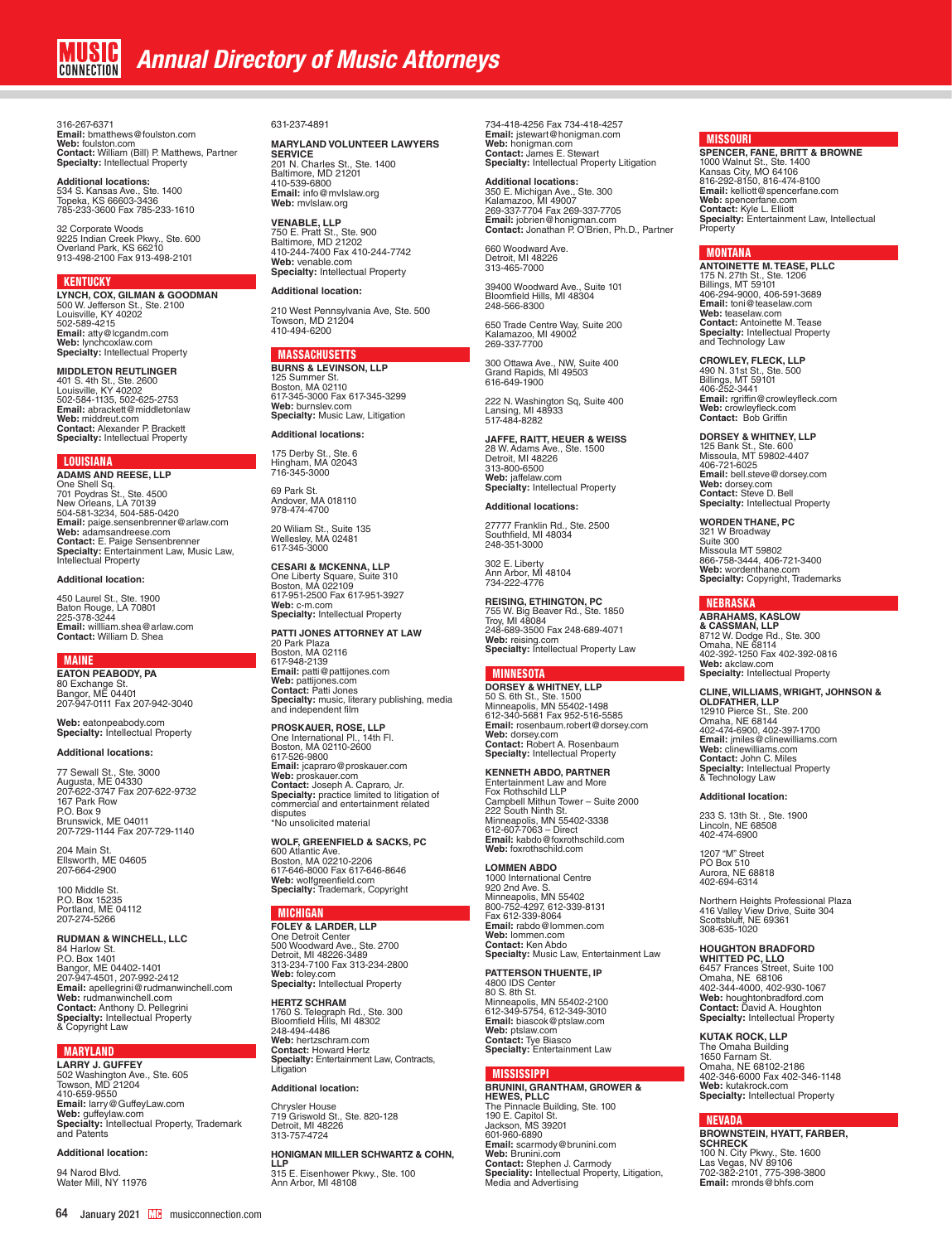**Web:** bhfs.com **Contact:** Michael D. Rounds **Specialty:** Intellectual Property

#### **Additional location:**

5371 Kietzke Ln. Reno, NV 89511 775-324-4100

206 S. Carson Street Carson City, NV 89701 702-382-2101

**GREENBERG, TRAURIG** 10845 Griffith Peak Drive Las Vegas, NV 89135 702-792-3773 **Web:** gtlaw.com **Specialty:** Entertainment and intellectual properties

**PARSONS, BEHLE & LATIMER** 50 W. Liberty St., Ste. 750 Reno, NV 89501 775-323-1601, 800-293-9669 Fax 775-348-7250 **Web:** parsonsbehle.com<br>**Specialty:** Intellectual Property Litigation,<br>Patents, Trademarks and Copyrights

**SNELL & WILMER**<br>3883 Howard Hughes Pkwy., Ste. 1100<br>Las Vegas, NV 89169-5958<br>702-784-5200, 702-784-5280 **Web:** swlaw.com **Specialty:** Intellectual Property

**Additional location:**

50 W. Liberty St., Ste. 510 Reno, NV 89511 775-785-5440

WE**IDE & MILLER, LTD**<br>7251 W. Lake Mead Blvd., Ste. 530<br>Las Vegas, NV 89128<br>702-382-4804 Fax 702-382-4805<br>**Web:** weidemiller.com<br>**Specialty:** Intellectual property and technology law

#### NEW HAMPSHIRE

**GALLAGHER, CALLAHAN &<br>GARTRELL, PC<br>214 N. Main St.<br>P.O. Box 1415<br>Concord, NH 03302-1415<br>603-545-3606, 800-528-1181<br><b>Email:** cline@gcglaw.com **Web:** gcglaw.com<br>**Contact:** Peter Cline<br>**Specialty:** Intellectual property, Entertainment<br>Law

### **MAINE, CERNOTA & RARDIN**

547 Amherst St., 3rd Fl. Nashua, NH 03063-4000 603-886-6100 **Email:** info@mcr-ip.com **Web:** mcr-ip.com **Specialty:** Intellectual property

**SHAHEEN & GORDON, PA** 80 Merrimack St. Manchester, NH 03101 603-635-4099 **Web:** shaheengordon.com **Specialty:** Trademark, Copyrights

#### **Additional locations:**

107 Storrs St. Concord, NH 03302 603-819-4231

11 Concord Street Nashua, NH 03060 603-546-0004

353 Central Avenue Suite 200 Dover, NH 03820 603-871-4144

#### **NEW JERSEY**

**JEKIELKE & JANIS LLP** 26 Park St. Suite 2045 Montclair, NJ 07042 212-686-7008 **Email:** jon@jj.lawyers.com **Web:** jj-lawyers.com **Contact:** Jon Jekielek **Specialty:** Entertainment Law

#### **Additional location:**

203 E. Pennsylvania Blvd. Feasterville, PA 19053 215-396-2727

#### **MARKS, O'NEILL, O'BRIEN &**

**KELLY, P.C.** Cherry Tree Corporate Center 535 Route 38 E., Ste. 501 Cherry Hill, NJ 08002<br>856-663-4300<br>**Email:** newjersey@mooclaw.com<br>**Web:** mooclaw.com<br>**Specialty:** Intellectual Property

**MCCARTER & ENGLISH, LLP** 100 Mulberry St. Newark, NJ 07102 973-622-4444 Fax 973-624-7070 **Email:** info@mccarter.com<br>**Web:** mccarter.com<br>**Specialty:** Litigation, Intellectual Property,<br>Trademark, Copyright, Contracts

**PAUL B. UNGAR** 16 Monmouth Ave. Edison, NJ 08820 7320-692-4286 **Email:** paul@paulbungar.com **Web:** paulbungar.com **Contact:** Paul Ungar **Specialty:** Entertainment Law, Intellectual Property, Trademark, Copyright

### NEW MEXICO

**PEACOCK LAW** 201 Third Street, NW Suite 1340 Albuquerque, NM 87102 **Web:** peacocklaw.com 877-998-1506, 505-998-1500

#### NEW YORK

**ASSOCIATION OF THE BAR OF THE CITY OF N.Y.**<br>42 W. 44th St.<br>New York, NY 10036<br>212-626-7373, 800-342-3661 **Web:** nycbar.org

**BELDOCK, LEVINE & HOFFMAN** 99 Park Ave., 26th Fl. New York, NY 10016 212-490-0400 **Email:** pmatorin@blhny.com **Web:** blhny.com<br>**Contact:** Peter Matorin<br>**Specialty:** Entertainment Law, Intellectual<br>Property

**CHRISTOPHER HOYT, ESQ. The Hoyt Law Group, LLC**<br>30 Wall St., 8th Fl.<br>New York, NY 10005<br>212-268-3414 **Email:** info@cwhesq.com **Web:** cwhesq.com **Specialty:** Entertainment and Business Law \*No unsolicited material

**CODISPOTI & MANCINELLI, LAW OFFICES OF**<br>111 John St., Ste. 800<br>New York, NY 10038 212-791-9453 **Email:** bruno@codispotilaw.com **Web:** codispotilaw.com **Contact:** Bruno Codispoti **Specialty:** Entertainment Law

#### **Additional location:**

26 Court Street Suite 1200 Brooklyn, NY 1242 212-791-9453, 212-962-6525

**WALLACE E. J. COLLINS III, ESQ** 250 E. 39th St., Ste. 9K New York, NY 10016 212-661-3656 **Email:** wallace@wallacecollins.com **Web:** wallacecollins.com **Contact:** Wallace Collins **Specialty:** Entertainment and Intellectual Property

#### **COWAN, DEBAETS, ABRAHAMS &**

**SHEPPARD, LLP** 41 Madison Ave., 34th Fl. New York, NY 10010 212-974-7474 Fax 212-974-8474 **Email:** info@cdas.com **Web:** cdas.com **Specialty:** Entertainment Law **Additional location:**

9595 Wilshire Blvd., Ste. 900 Beverly Hills, CA 90212 310-492-4392

**DAVIS, SHAPIRO, LEWIT, GRABEL, LEVIN, GRANDERSON & BLAKE**

414 W. 14th St., 5th Fl. New York, NY 10014 212-230-5500 **Email:** info@davisshapiro.com **Web:** davisshapiro.com<br>**Specialty: E**ntertainment Law<br>**DAVIS WRIGHT TREMAINE, LLP**<br>1251 Ave. of the Americas, 21st Fl.<br>New York, NY 10020-1104 212-489-8230 Fax 212-489-8340 **Email:** info@dwt.com **Web:** dwt.com **Specialty:** Entertainment Law

**DORSEY & WHITNEY, LLP** 51 W. 52nd St. New York, NY 10019-6119 212-415-9200, 212-415-9269 **Email:** Edelman.sandra@dorsey.com **Web:** dorsey.com **Contact:** Sandra Edelman **Specialty:** Intellectual Property

**FOSTER GARVEY PC**<br>100 Wall St., 20th Fl.<br>New York, NY 10005-3708 212-431-8700, 202-298-1787 **Web:** foster.com **Specialty:** Entertainment Law

**GEORGE T. GILBERT, ATTORNEY AT LAW** 74 W. 68th St., Ste. 9B New York, NY 10023 212-677-2001, 917-817-4819 Email: musicesq@gmail.com; Skype:<br>musicesq; AlM: ggibert54<br>Web: linkedin.com/in/georgegilbert<br>**Specialty**: Intellectual Property, Entertainment<br>law with focus on the music industry, literary,<br>television and film. Trademark

**GEORGE STEIN, LAW OFFICES OF** 270 Madison Ave., Ste. 1410 New York, NY 10016 212-683-5320 Fax 212-686-2182 **Email:** georgestein@earthlink.net<br>**Web:** georgesteinlaw.com<br>**Contact:** George Stein **Specialty**: Entertainment Law, Music Law, Copyrights

**GOTTLIEB, RACKMAN & REISMAN** 270 Madison Ave., 8th Fl. New York, NY 10016 212-684-3900 Fax 212-684-3999 **Email:** arubenstein@grr.com **Web:** grr.com **Contact:** Allen I. Rubenstein **Specialty:** Entertainment Law

### **Additional location:**

1225 Franklin Ave. Garden City, NY 11530 516-495-7924 Fax 516-873-8881

445 Hamilton Ave., Ste. 1102 White Plains, NY 10601 914-220-5304

#### **GREENBERG TRAURIG**

Met Life Bldg. 200 Park Ave. New York, NY 10166 212-801-9200 212-801-2233 **Email:** Kanusherl@gtlaw.com<br>**Web:** gtlaw.com<br>**Contact:** Laurence A. Kanusher<br>**Specialty:** Music Law & Entertainment Law

**HEYMAN LAW** 26 Perry St., Ste. 4-A New York, NY 10014 212-414-9522 **Email:** info@heylaw.com **Web:** heylaw.com<br>**Specialty:** Entertainment Law, Copyright,<br>Trademark, New Media

**JEFFREY GANDEL, LAW OFFICES OF** 1623 3rd Ave., Ste. 22A New York, NY 10128 212-289-0709 Fax 212-289-0686 **Email:** jeff@gandellaw.com<br>**Web:** gandellaw.com<br>**Contact:** Jeffrey Gandel<br>**Specialty:** Music Law, Film Law, Litigation

**THE JACOBSON FIRM, P.C.** 347 5th Ave., Ste. #810<br>New York, NY 10016<br>212-683-2001<br>**Email:** jeffrey@jacobsonfirm.com<br>**Web:** jacobsonfirm.com

**JOEL BROOKS**  25 S. Service Rd., Ste. 240 Jericho, NY 11753 516-338-0533 **Contact:** Joel Brooks **Specialty:** Music Law

# **KATTEN, MUCHIN & ROSENMAN, LLP**

575 Madison Ave. New York, NY 10022 212-940-8800, 212-940-8554 **Email:** karen.ash@kattenlaw.com **Web:** kattenlaw.com **Contact**: Karen Artz Ash **Specialty:** Intellectual Property

**KIA LAW FIRM**

149 Madison Ave., Ste. #1105 New York, NY 10016 212-679-4200 Fax 212-679-4155 **Email:** info@kialawfirm.com **Web:** kialawfirm.com **Specialty:** Entertainment Law

**LEVINSOHN ASSOCIATES, P.C.** 1325 Ave. of the Americas, 27th Fl. New York, NY 10019 212-262-1000 **Email:** assistant@entlawfirm.com **Web:** entlawfirm.com **Specialty:** I.P. and Copyright

**LOEB & LOEB, LLP**

345 Park Ave. New York, NY 10154-1895 212-407-4000, 212-407-4906 **Email:** rarar@loeb.com **Web:** loeb.com **Contact**: Roger M. Arar **Specialty:** all areas

**MANATT, PHELPS & PHILLIPS** 7 Times Sq. New York, NY 10036 212-790-4500 Fax 212-790-4545 **Web:** manatt.com **Specialty:** all areas

#### **Additional location:**

136 State St., Ste. 300 Albany, NY 12207 518-431-6700 Fax 518-431-6767

**MARIA SCHEURING** 34 E. Main Street, Ste. 196 Smithtown, NY 11787 631-360-0226 Fax 631-265-1047<br>Email: MSElaw@outlook.com<br>Web: mselawyer.com<br>**Contact:** Maria Scheuring, Owner<br>**Specialty:** Music Law, Negotiation, Contracts,<br>Band Agreements, Music Publishing and<br>Licensing. Litigation for M

**MARVIN KATZ, LAW OFFICES OF** 410 Park Ave., Ste. 1530 New York, NY 10022 212-486-6001 Fax 212-486-4608 **Email:** marvin@mkatzlaw.net **Web:** mkatzlaw.net **Contact:** Marvin Katz **Specialty:** Contracts, Mergers, Acquisitions, Music Publishing

**MATTHEW L. KLETTER** Law Office of Matthew L. Kletter, PLLC 31 Mamaroneck Ave., Ste. 154 White Plans, NY 10601 914-681-5191, 914-844-5766 **Email:** mkletter@msn.com **Web:** linkedin.com/in/mkletter **Contact:** Matthew Kletter **Specialty:** Entertainment Law

**ROBERT S. MELONI, P.C.** 3 Columbus Cir., 15th Fl. New York, NY 10019 212-520-6090 **Email:** rmeloni@m2lawgroup.com **Web:** robertmeloni.com **Contact:** Robert S. Meloni **Specialty:** Entertainment and I.P. Litigation

#### **PELOSI, WOLF, EFFRON & SPATES**

233 Broadway, 22nd Fl. New York, NY 10279 212-334-4801 212-334-3599 **Web:** pwes.com<br>**Contact:** John Pelosi<br>**Specialty:** Entertainment Law, Music Law,<br>Intellectual Property

#### **PERKINS COIE**

1155 Avenue of the Americas 22nd Floor New York, NY 10036-2711 212-262-6900 **Web:** perkinscoie.com **Specialty:** Trademark Law, Intellectual **Property** 

**PROSKAUER, ROSE, LLP** Eleven Times Square (8th Ave. & 41st St.) New York, NY 10036-8299 212-969-3000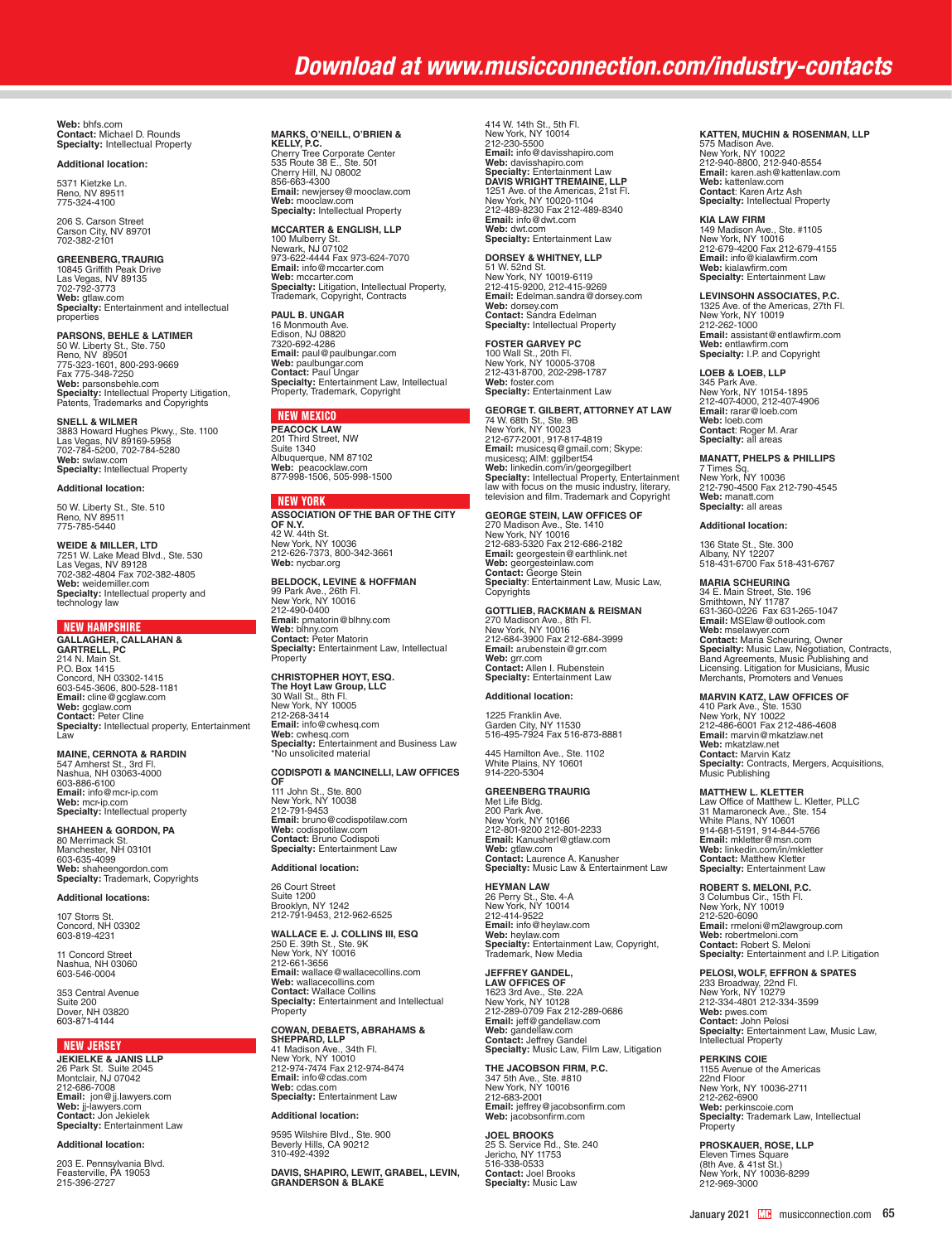**Web:** proskauer.com **Specialty:** practice limited to litigation of commercial and entertainment related disputes \*No unsolicited material

#### **PRYOR, CASHMAN, LLP**

7 Times Square<br>New York, NY 10036<br>212-421-4100 Fax 212-326-0806<br>**Email:** jjanowitz@pryorcashman.com<br>**Web:** pryorcashman.com<br>**Contact:** James A. Janowitz<br>**Specialty:** Entertainment Law, Intellectual **Property** 

**RENZULLI LAW FIRM, LLP** One North Broad, Suite 1005 White Plains, NY 10601 914-285-0790 **Contact:** Michael R. Patrick, Partner **Email:** mpatrick@renzullilaw.com **Web:** renzullilaw.com

**RITHOLZ LEVY SANDERS CHIDEKEL & FIELDS, LLP** 235 Park Ave. S., 3rd Fl. New York, NY 10003 212-448-1800 **Email:** hello@rlscf.com **Web:** rlscf.com **Specialty:** Entertainment Law

#### **Additional locations:**

10940 Wilshire Blvd., Ste. 1600 Los Angeles, CA 90024 310-443-4176

1221 6th Ave. N. Nashville, TN 37208 615-250-3939

**ROBERT A. CELESTIN, ESQ.** 1650 Broadway, #505 New York, NY 10019 212-262-1103 **Web:** raclawfirm.com **Contact:** Robert A. Celestin **Specialty:** Entertainment Law

**ROBINSON BROG LEINWAND GREENE<br>GENOVESE AND GLUCK, PC<br>875 3rd Ave.<br>New York, NY 10022** 212-603-6300, 800-431-1473<br>**Email:** info@robinsonbrog.com<br>**Web:** robinsonbrog.com<br>**Specialty:** Entertainment Law, Music Law,<br>Indie Label Consulting, Contracts

**RUBIN & BAILIN, LLP** Marc Bailin, Esq 366 Madison Avenue, 3rd Fl. New York, NY 10017 212-829-8920 **Specialty:** Music Law

**SENDROFF & BARUCH, LLP** 1500 Broadway, Ste. 2201 New York, NY 10036 212-840-6400 Fax 212-840-6401 **Email:** msendroff@sendroff.com **Web:** sendroffbaruch.com **Contact:** Mark Sendroff **Specialty:** Entertainment Law

**SERLING, ROOKS, HUNTER, MCKOY,<br>WOROB & AVERILL LLP<br>119 5th Ave., 3rd Fl.<br>New York, NY 10003** 212-245-7300<br>**Web:** sterlingrooks.com<br>**Contact:** Joseph Lloyd Serling<br>**Specialty:** Entertainment Law, Music Law

### **SHUKAT ARROW HAFER WEBER & HERBSMAN, LLP**

494 8th Ave., 6th Fl. New York, NY 10001 212-245-4580 Fax 212-956-6471 **Email:** info@musiclaw.com **Web:** musiclaw.com **Contact:** Jonas Herbsman **Specialty:** Entertainment Law, Copyrights, **Contracts** 

### **SLOSS ECKHOUSE BRENNAN**

**LAW CO.**<br>555 W. 25th St., 4th Fl.<br>New York, NY 10001<br>212-627-9898 Fax 212-627-9498<br>**Email:** office@slosslaw.com **Web:** slosslaw.com **Contact:** Josh Grier **Specialty:** Entertainment Law

**STAIRS, DILLENBECK, FINLEY** 200 Park Ave. S., Ste. 511 New York, NY 10003 212-697-2700 Fax 212-687-3523 **Email:** stairs@stairsdillenbeck.com

**Web:** stairsdillenbeck.com **Specialty:** Entertainment Law

### **VOLUNTEER LAWYERS FOR**

**THE ARTS**<br>1 E. 53rd St., 6th Fl.<br>New York, NY 10022<br>212-319-2787 Ext. 1 **Email:** registrations@vlany.org **Web:** vlany.org **Contact:** Elena M. Paul **Specialty:** Pro Bono legal services for artists

### NORTH CAROLINA

**GERBER LAW FIRM** 102 West Third Street, Suite 480 Winston-Salem, NC 27101 336-773-1324<br>**Email:** gerbs@prodigy.net<br>**Web:** gerberlawfirm.net<br>**Contact:** Andrew Gerber<br>**Specialty:** Entertainment Law, Contracts, Copyright and trademark law, Business Planning

### NORTH DAKOTA

**NEUSTEL LAW OFFICES, LTD**  2534 S. University Dr., Ste. 4<br>Fargo, ND 58103<br>701-281-8822, 800-280-1711<br>**Email:** info@neustel.com **Web:** neustel.com **Specialty:** Intellectual Property

**VOGEL LAW FIRM**  218 North Pacific Ave. P.O. Box 1389 Fargo, ND 58107-1389 866-771-9930 **Web:** vogellaw.com **Specialty:** Intellectual Property

#### **Additional location:**

200 N. 3rd St., Ste. 201 Bismarck, ND 58502-2097 701-214-4393

#### OHIO

**BENESCH ATTORNEYS AT LAW** 200 Public Sq., Ste. 2300 Cleveland, OH 44114 216-363-4151 **Email:** mavsec@beneschlaw.com **Web:** beneschlaw.com **Contact:** Mark E. Avsec **Specialty:** Intellectual Property

### **BRICKER & ECKLER**

100 S. 3rd St. Columbus, OH 43215 614-227-2300 Fax 614-227-2390 **Email:** gkrabacher@bricker.com **Web:** bricker.com **Contact:** Gregory J. Krabacher **Specialty:** Intellectual Property

#### **Additional location:**

1001 Lakeside Ave. E., Ste. 1350 Cleveland, OH 44114 216-523-5405 Fax 216-523-7071

#### OKLAHOMA

**ABINGTON INTELLECTUAL PROPERTY<br><b>LAW & CONSUMER CLASS ACTIONS**<br>320 S. Boston Ave., Ste. 1130<br>Tulsa, OK 74103<br>918-588-3400 800-969-6570 **Email:** info@abingtonlaw.com **Web:** abingtonlaw.com **Specialty:** Copyrights

#### **OREGON**

**PERKINS COIE**<br>1120 N.W. Couch St., 10th Fl.<br>Portland, OR 97209-4128<br>503-727-2000, 503-727-2116 **Email:** BBeel@perkinscoie.com **Web:** perkinscoie.com **Contact:** Bryan D. Beel, Ph.D. Councel **Specialty:** Trademark Law, Intellectual **Property** 

**PETER VAUGHAN SHAVER, ESQ. SOUND ADVICE, LLC** Creative Legal Services 3939 N.E. Hancock St., Ste. 308 Portland, OR 97212 503-473-8252 **Email:** pv@pdxsa.com **Web:** pdxsa.com **Contact:** Peter Vaughan Shaver **Specialty:** Art & Entertainment Law, contracts, publishing, recording deals

**SEAN CLANCY LAW, LLC**<br>805 SW Broadway, Ste. 2400<br>Portland, OR 97205<br>971-251-0152<br>**Web:** seanclancylaw.com **Contact:** Sean Clancy **Specialty:** Intellectual Property Law Mail: 1819 S.W. 5th Ave., #125 Portland, OR 97201

#### **PENNSYLVANIA**

**BALLARD SPAHR, LLP**<br>1735 Market St., 51st Fl.<br>Philadelphia, PA 19103-7599 215-864-8335, 215-864-8109 **Email:** rzoncal@ballardspahr.com **Web:** ballardspahr.com **Contact:** Lynn E. Rzonca, Chair **Specialty:** Intellectual Property

**BERNARD MAX RESNICK, ESQ. PC** 2 Bala Plaza, Ste. 300 Bala Cynwyd, PA 19004 610-660-7774 Fax 610-668-0574 **Email:** bmresnick@gmail.com<br>**Web:** bernardresnick.com<br>**Contact:** Bernard Resnick<br>**Specialty:** Entertainment Law/Music Publishing

**CAESAR, RIVISE, BERNSTEIN, COHEN & POKOTILOW, LTD.**  1635 Market St., 12th Fl. Philadelphia, PA 19103-2212 215-567-2010 Fax 215-751-1142 **Email:** gatekeeper@crbcp.com **Web:** crbcp.com **Specialty:** Intellectual Property, Computer and Information Technology Law

### **Additional location:**

2030 Tilghman St., Ste. 201A Allentown, PA 18101 610-255-7551

### **DOVAS LAW, PC**

307 Bainbridge St. Philadelphia, PA 19147 267-940-7725 Fax 267-295-6078 **Email:** info@dovaslaw.com **Web:** dovaslaw.com **Specialty:** Intellectual Property

### **ASH KERNEN, ESQ**

Kernen Law 1627 N. 2nd St. Ste. 123 Philadelphia, PA 19122 215-399-0404 **Email:** info@kernenlaw.com **Web**: KernenLaw.com **Specialties:** Music Law, Entertainment Law, Trademarks, Copyrights \*No unsolicited material accepted

**COZZA LAW GROUP PLLC** 510 Washington Avenue Carnegie, PA 15106 Office: 412-294-8444 Cell: 412-527-3561 **Contact:** Rocco E. Cozza, Esq. **Email:** rcozza@cozzalaw.com **Web**: cozzalaw.com **Specialities:** Entertainment Law, IP Law, Business & Contract Law

**STEPHEN E. VANYO, ESQ.** Associate, Law Offices of Lloyd Z. Remick One Liberty Place, 1650 Market Street, 56th Floor Philadelphia, PA 19103 **Office:** (215) 575-3820 **Email:** stephen.zanemgmt@gmail.com, vanyo@braverlaw.com

#### RHODE ISLAND

**ADLER POLLOCK & SHEEHAN PC** One Citizens Plaza, 8th Fl. Providence, RI 02903-1345 401-274-7200 Fax 401-751-0604 **Email:** pcampellone@apslaw.com **Web:** apslaw.com **Contact:** Paul A. Campellone **Specialty:** Intellectual Property

### **Additional location**:

49 Bellevue Avenue Newport, RI 02840 401-847-1919

### SOUTH CAROLINA

**DORITY & MANNING, PA** Two Liberty Sq. 75 Beattie Pl., Ste. 1100 Greenville, SC 29601 864-271-1592, 800-815-6705 **Email:** jmb@dority-manning.com **Web:** dority-manning.com **Contact:** James M. Bagarazzi **Specialty:** Intellectual Property Law

### **BURR & FORMAN LLP**

100 Calhoun St., Ste. 400 Charleston, SC 29401 843-723-7831 Fax 843-722-3227 **Web:** mcnair.net **Specialty:** Intellectual Property

#### **Additional location:**

The Plaza at Belfair 4 Clarks Summit Dr., Ste. 200 Bluffton, SC 29910 843-815-2171

1221 Main Street, Suite 1800 Columbia, SC 29201 803-799-9800

Poinsett Plaza 104 South Main Street, Suite 700 Greenville, SC 29601

Shelter Cove Executive Park 23-B Shelter Cove Lane, Suite 400 Hilton Head Island, SC 29928 843-785-2171

Founders Centre 2411 Oak Street, Suite 206 Myrtle Beach, SC 29577 843-444-1107

**MOORE & VAN ALLEN** 78 Wentworth St. Charleston, SC 29401-3535 843-579-7000 Fax 843-579-7099 **Web:** mvalaw.com **Specialty:** Intellectual Property

**Additional location:**

100 N. Tryon St., Ste. 4700 Charlotte, NC 28202-4003 704-331-1000

#### SOUTH DAKOTA

**DAVENPORT, EVANS, HURWITZ & SMITH, LLP**<br>206 W. 14th St.<br>P.O. Box 1030 Sioux Falls, SD 5701 605-336-2880 **Email:** info@dehs.com **Web:** dehs.com

**WOODS, FULLER, SHULTZ &<br><b>SMITH, P.C.**<br>300 S. Phillips Ave., Ste. 300<br>Sioux Falls, SD 57104 605-336-3890 **Email:** Jim.Wiederrich@WoodsFuller.com **Web:** woodsfuller.com **Contact:** James M. Wiederrich

#### **Additional location:**

2301 Research Park, Ste. 225 Brookings, SD 67006 605-336-3890

815 N.Main Avenue, Suite 2 Sioux Center, IA 51250 712-722-5300

1201 S. 2nd Ave, Ste. 1 Sheldon, IA 51201 712-631-4056

#### TENNESSEE

**ADAMS AND REESE, LLP** 424 Church St., Ste. 2700 Nashville, TN 37219 615-259-1450, 615-259-1310 **Email:** mitch.boult@arlaw.com Web: adamsandreese.com **Contact:** Reber M. Boult **Specialty:** Entertainment Law, Music Law, Intellectual Property

#### **Additional locations:**

Crescent Center 6075 Poplar Ave., Ste. 700 Memphis, TN 38119 901-525-3234 **Email:** phil.kirkpatrick@arlaw.com **Contact:** Philip M. Kirkpatrick

**CUMBERLAND LAW GROUP** 205 Powell Place, Suite 124 Brentwood, TN 37027 615-823-7069 **Web:** cumberlandlawgrp.com **Contact:** Douglas M. Kirk **Specialty:** Entertainment Law